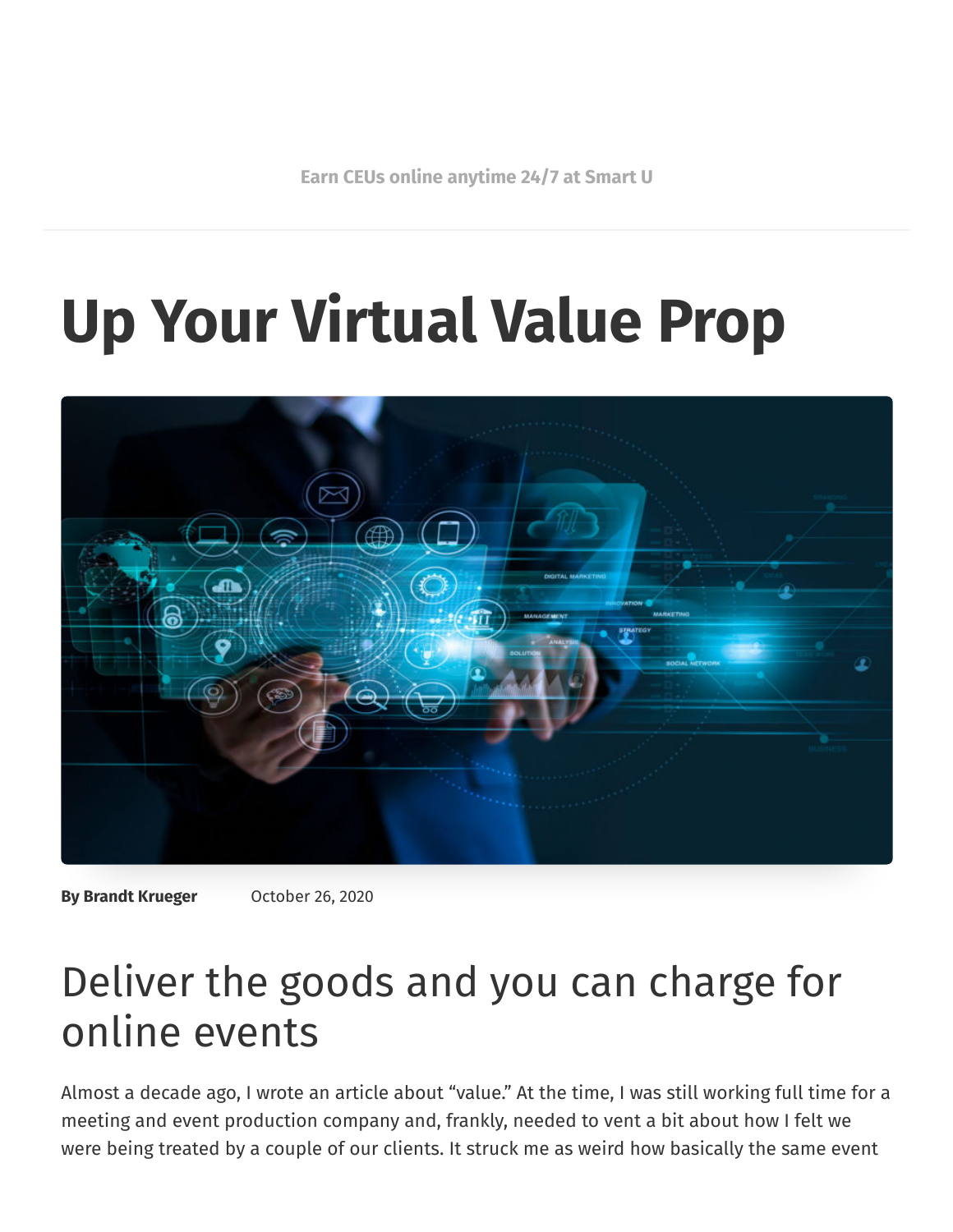could be priced so radically differently, with some clients scratching and clawing for every possible discount, and others willing to pay fairly as long as we delivered a quality product.

It took me a while, but I eventually realized that what I was really talking about was perceived value. Some of our clients valued our expertise and what we brought to the table; others felt, deep down inside, that if they only had the time, they could do the job just as well, and probably for a lot less money. For some, it was a badge of honor to see how little they could pay for our services, and for others it was more about the final product, and finding the right partner.

In these days before we're allowed to return to in-person events larger than a small backyard barbecue, planners are struggling with a lot of things: what online platform to use, what features, how much to budget and…how much to charge for their events.

#### **More**: Tackling the [Elephant](https://www.smartmeetings.com/tips-tools/128898/paid-free-virtual-events) in the Zoom Room: Paid vs. Free Virtual Events

If you're expecting to walk away from this article with a hard dollar value, you will be disappointed. I can't possibly illuminate all the potential events and how much you "should" charge for them. What I can do is give you a few things to chew on that might help light the way (or some other mixed metaphor).

#### The Event Equation



One of the themes of my writing in the last few months is that attendees have been, up to this point, pretty forgiving of their event producers. Whether it's a local organization that had to take the annual fundraiser online, or a national or international organization ["pivoting"](https://www.smartmeetings.com/meeting-planning/126806/lessons-pivoting-covid-era-virtual-meetings) (let me know when it's OK for us to stop using that word) its conference to virtual, attendees have shown over and over again that they're willing to pay the same ticket prices for online events as they paid to attend in person.

But for how long?

If you asked average conference-goers, prepandemic, why they attended, chances are, most of them would

say two things: education and networking. The average concert-goer? The entertainment! And the joy of seeing an artist you love with people who are just as fanatical as you are. And then there's location. One of the other big draws of an event is the opportunity to get out of your comfort zone and go to a new location, with new food, new attractions and new experiences.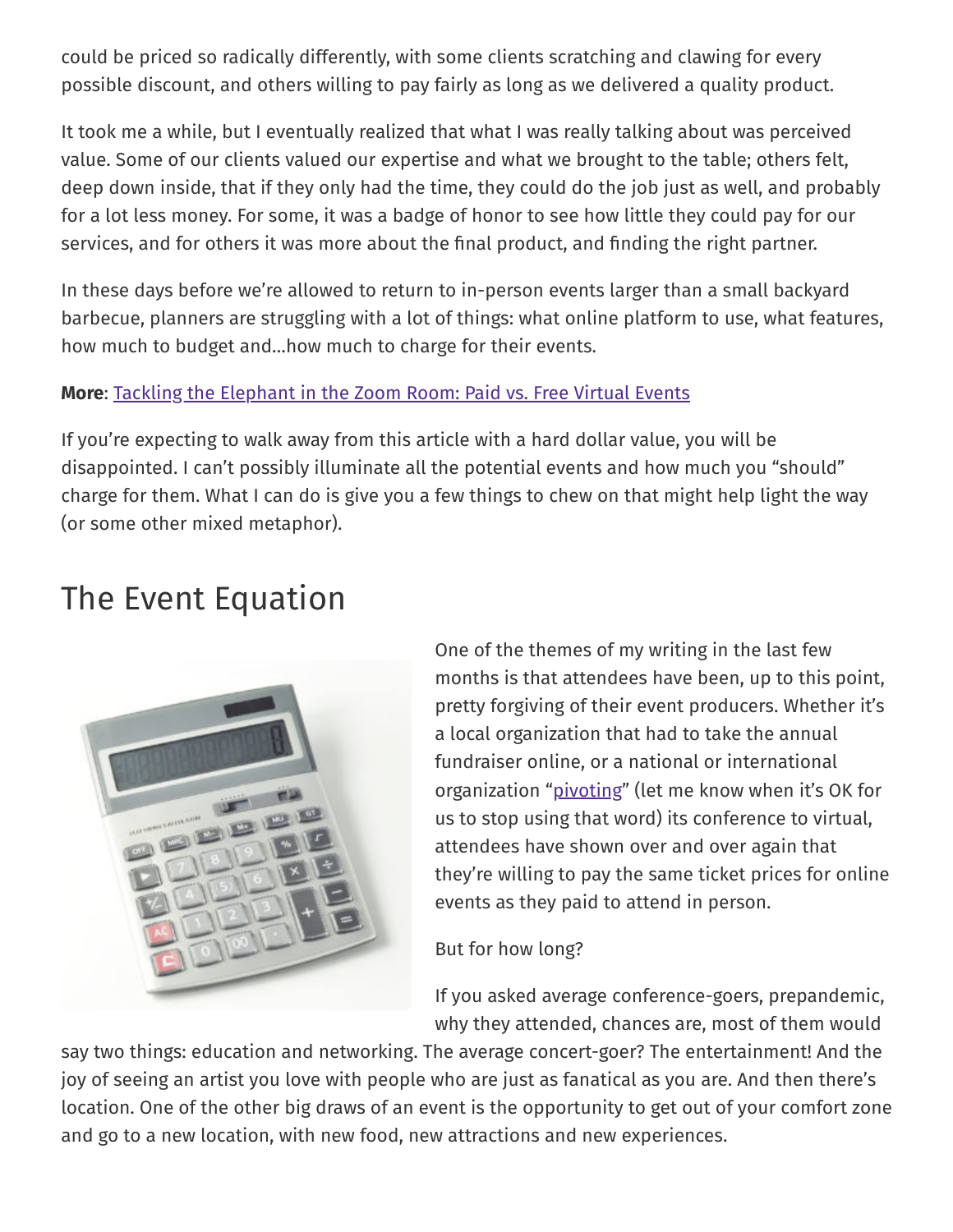So, when attendees weigh whether or not to come to your event, they have to parse the cost associated with the tickets, time out of the office, airfare, hotel room—all of that—against the benefits above. Even if their companies or organizations ultimately foot the bill, somebody, somewhere, is balancing the perceived value of the event against the hard costs.

**Find more hybrid meeting tips and tools on the Virtual Events Genius [Resources](https://www.smartmeetings.com/tips-tools/126574/virtual-events) page.**

## Coming up Short

When you take your event online, it's not that hard to provide the first part of those experiences. You can still stuff your agenda with subject-matter experts, or amazing performances, just as you would have at your in-person events. There's a huge value to the professional and personal education that comes from conferences and expos, online or otherwise, and it's still a blast to see your favorite artist or dance group performing live, even if it's in your living room.

But if you're not delivering the same caliber of networking or the shared experience of being with



like-minded peers, there are no two ways about it—you're coming up short. Once you've gotten past your "pandemic free pass" of your first event that people had already paid for months ago, will they still be willing to pay the same amount if you're not delivering the same perceived value? Not likely, and even less so if the company is footing the bill.

Now you're left with two alternatives. Lower your prices, or…

## Safe Tech Innovations



Could an app help keep attendees healthy? Joe Schwinger, founder of MeetingPlay, the virtual platform that promises to create life-like experiences, suggests considering smart technology solutions that could keep everyone safe for the in-person portion of future hybrid events.

**Mobile check-in via boarding groups**: Spread out attendee arrival times using a smartphone app that assigns attendees a check-in window, similar to a

boarding group designation at an airport. When they arrive, attendees can be notified on their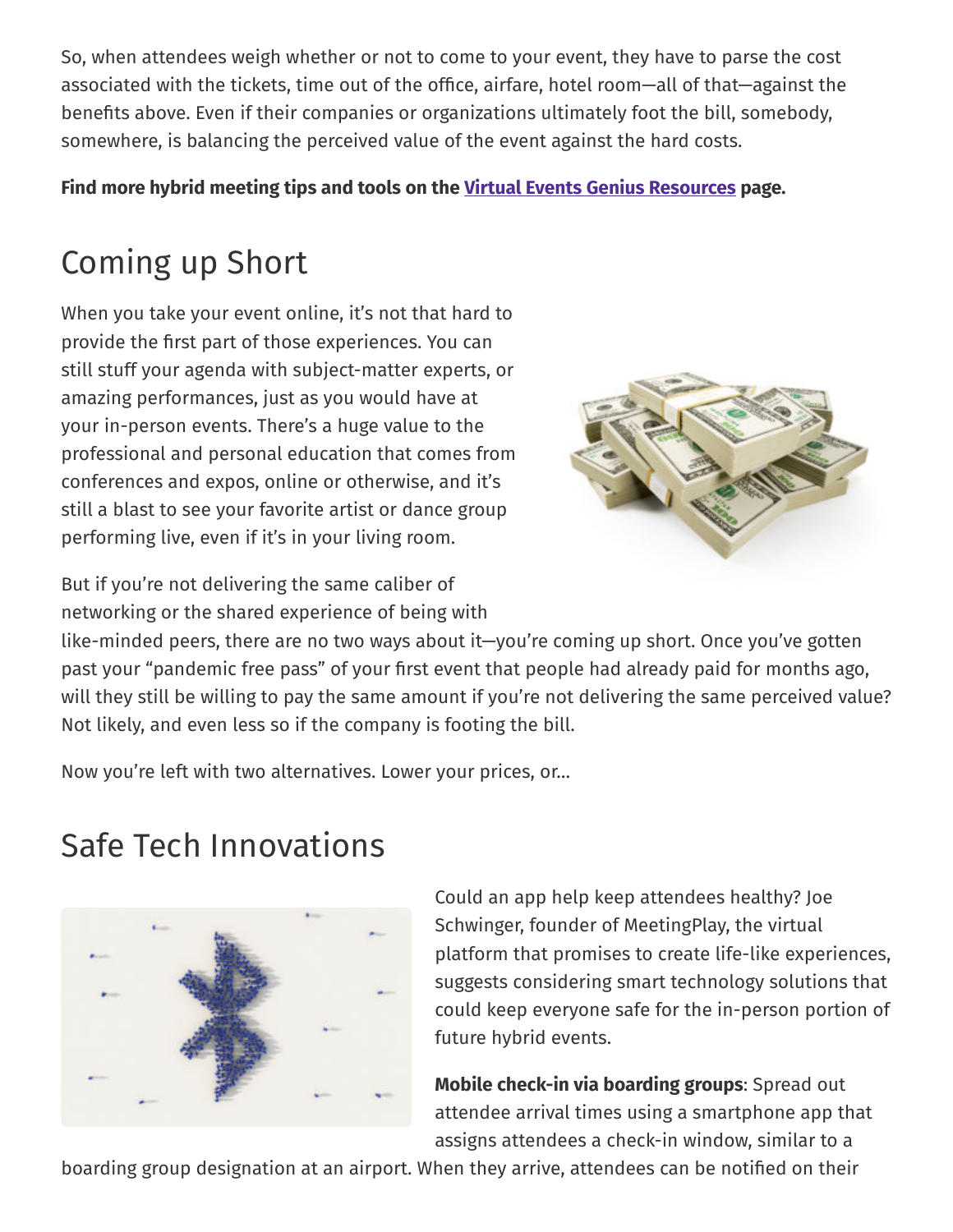phones that their check-in request is being processed and badge materials are being sanitized and prepared for pickup. Once the badge has been properly processed, attendees receive a mobile alert to pick up their badges in germ-free bags.

**Facial Recognition**: Kiosks outfitted with Bluetooth can welcome attendees to the event. To interact with the kiosks without the spread of germs, hand gestures can be recognized instead of touch screen methods. Kiosks can even be fitted with temperature detectors so that when a temperature is too high, it will notify the on-site event team.

#### Elevate Your Game

I've said it before, and I'll say it again: **Online [events](https://www.smartmeetings.com/tips-tools/128246/tips-online-event-success)** aren't "free" just because they're online. Don't throw away your venue budget; use it for your "new" venue—the online event platform rather than pillaging the AV budget. And just because you don't have catering or centerpieces or airfare or hotel rooms or welcome signage or vodka luges or mini-coach transfers, it doesn't mean you should just red-pencil those numbers right out of your budget, either.

If you're going to make up for the lost value that in-person events hold for your attendees, you better find a way to kick it up a notch.

The easiest way to do this is to work with your presenters and suppliers to increase the production value of your event. For the price of an awards-night centerpiece (sorry, [centerpieces,](https://www.smartmeetings.com/meeting-planning/108778/unique-centerpiece-ideas) don't mean to pick on you, you're lovely), you can provide a presenter with an upgraded webcam, lighting kit or professional microphone setup. Take that AV budget you had for your general session and pump it into the production of slick, animated opening and closing graphics or testimonials or feel-good pieces about all the amazing charity work your organization is doing.

Can't take your group to Barcelona this year? Take that catering budget, call the local CVB you were already working with, and arrange a gift basket for each of your attendees to deliver a little taste of Barcelona to them. Never underestimate the perceived value of naked bribery!

Finally, all of this depends very much on what type of attendee you have, which is why I strongly recommend including attendees in the planning, and pricing process. It's all about knowing what constitutes "value" for them. Much like those clients of mine all those years ago, some groups are more frugal than others, and are willing to take deep discounts in return for the bare minimum, no-frills, version of their events. Others are willing to pay a little more if it's worth it.

Imagine the thought process: "Well, I could go to ZipCon, but ugh…it's like nine hours of up-thenose shots on a Zoom call. TeaLCon is a couple hundred more and only runs half days, but it's so much better produced, easier to watch and I feel like I retain a lot more! Plus, don't tell anyone, but they sent me a coupon for a free massage, so…"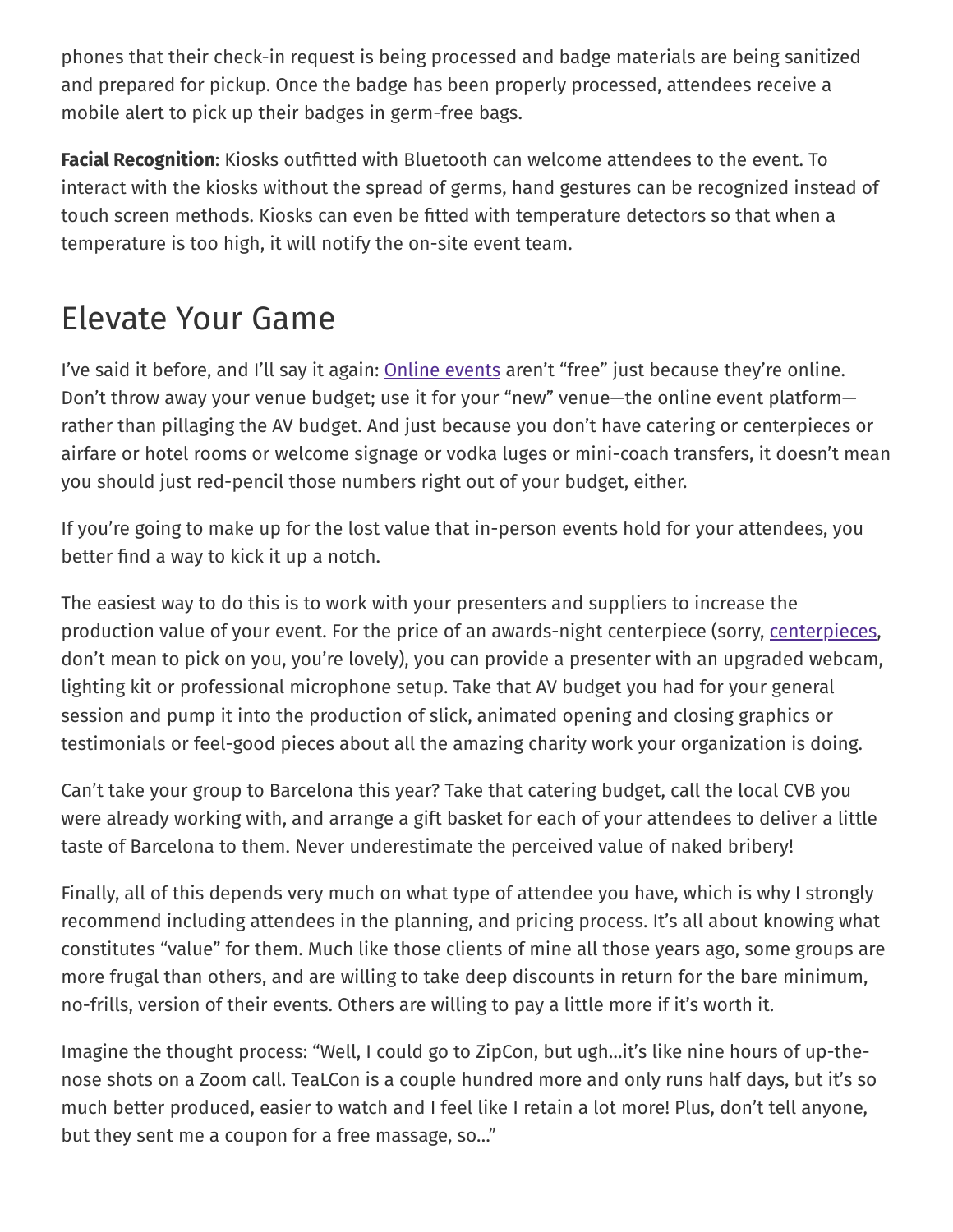Ultimately, it will be up to your attendees to decide whether you deliver on the value equation for your event, so you might want to have a conversation with them about it—sooner, rather than later.

#### How to Solve the Virtual Engagement Problem

The million-dollar question for streaming is, How do we keep the faces behind the screens from clicking away?

Ben Chodor, president of <u>[Intrado](https://www.intrado.com/en) Digital Media</u>, the company behind the virtual event platform INXPO, which was used for ASAE's record-breaking 2020 Virtual Annual Meeting & [Exposition,](https://www.smartmeetings.com/news/128280/asae-virtual-conference-record-registrations) has suggestions.

"Virtual events need to be designed with an end user in mind," says Chodor, who has a new book, Transitioning to Virtual and Hybrid Events. He invites meeting professionals to close their eyes and envision the attendee sitting in the home office with dogs and kids and doorbells ringing and all kinds of distractions around. The obvious challenge: design something that will keep that person glued to the screen.

Today's platforms can enable immersive experiences with easy navigation and fun gamification. "Even serious people who tell you they don't like gamification like it when you give them a challenge," he promises.

Regardless of the platform, the content must be high quality. Speakers need to be trained to connect through that lens. "The virtual audience has little patience for content that isn't amazing," Chodor says.

He offers the example of United Fresh Produce Association, which created United Fresh Live! 365, a year-long marketplace for 7,600 people with virtual access that includes all the senses—taste, smell and touch. Organizers translated the colorful, artsy theme to the virtual interface, included chat options, sign-up lists for mailing food samples and other items normally handed out on expo floors. Vendor "booths" offered 1:1 sessions to engage with visitors and chef demonstrations to bring it to life.

#### A Sense of Place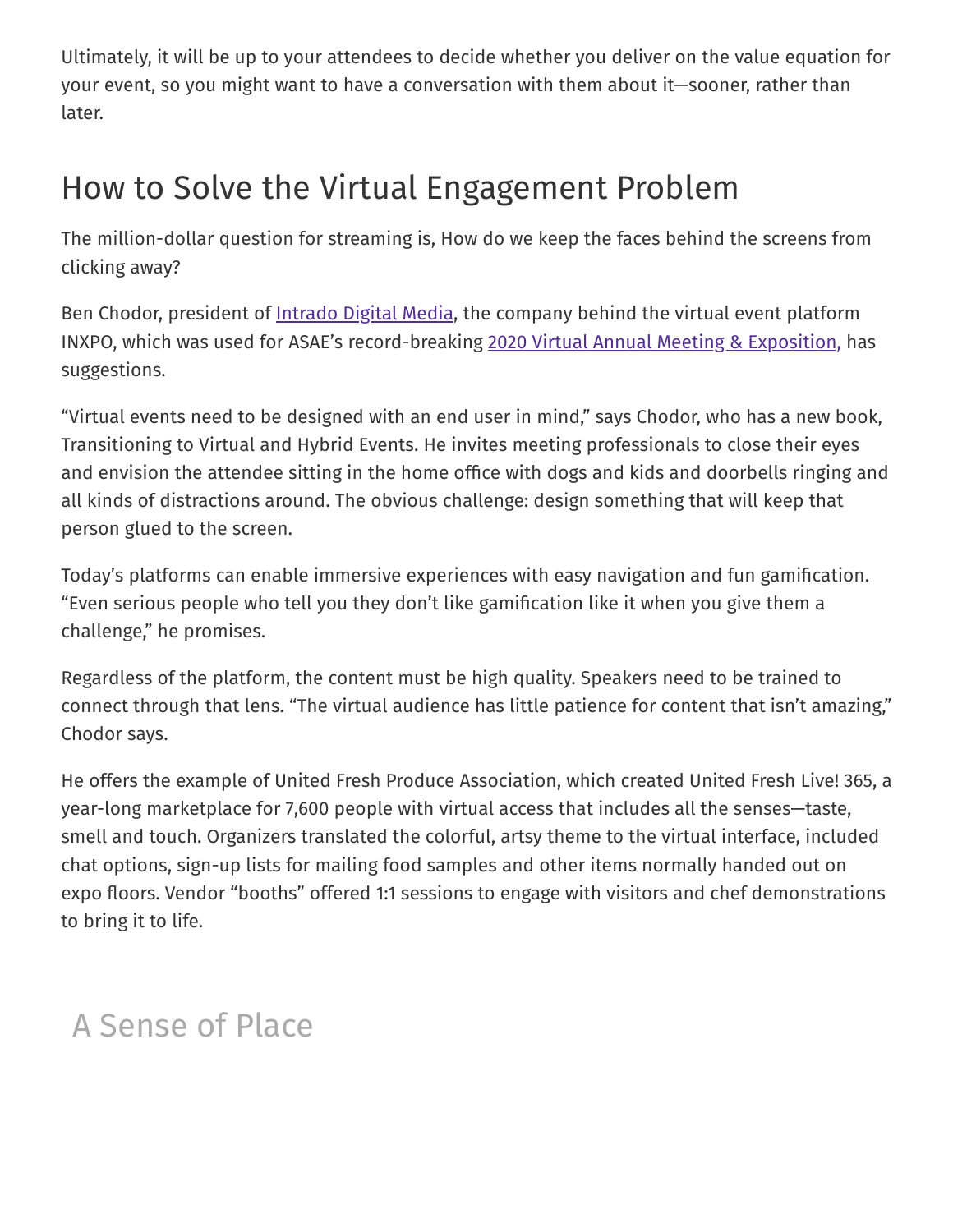

Whether virtual or a component of **[hybrid](https://www.smartmeetings.com/tips-tools/how-to/129459/virtual-hybrid-multimedia-events)**, streaming meetings don't have to seem like they emanate from nowhere. Smart meeting professionals are partnering with destinations and venues to bring them along for the ride to cities all over the country.

Joe Lara, founder of The Knowledge Exchange invitation-only market trade shows and executive producer of Mission Critical interactive experiences, knew he didn't want to produce another boring webinar from an undisclosed location. "People are visual by nature. They want to see that life is going on," he says.

When his event was canceled in April, he gathered his dream team of television productionlevel AV experts and brainstormed how they could do something that really engaged—short, morning news-style segments with [entertainment.](https://www.theheldrich.com/) On a whim, he called a contact at **The** Heldrich Hotel & Conference Center in New Jersey, a few minutes from his house. It was May, and it had just reopened. Three staffers were on property. He asked if he could do on-location transitions from different rooms between educational presentations.

"Six months ago, this would not have mattered; no one would have been impressed by hosting from the lobby of a hotel, but at that point in time, going on a virtual journey for a site inspection was exciting," he says.

His goal was to reach 150 to 200 people. In the end, there were 1,000 registrants. Then it got crazier. At the wrap meeting he learned that 2,500 people watched using the link he posted to the website. Another 3,000 viewed the content on demand.

For Mission Critical Episode 2, in July, he elevated the experience. He worked with country music star John Rich's Redneck Riviera Nashville venue and Hudson Yards in New York City to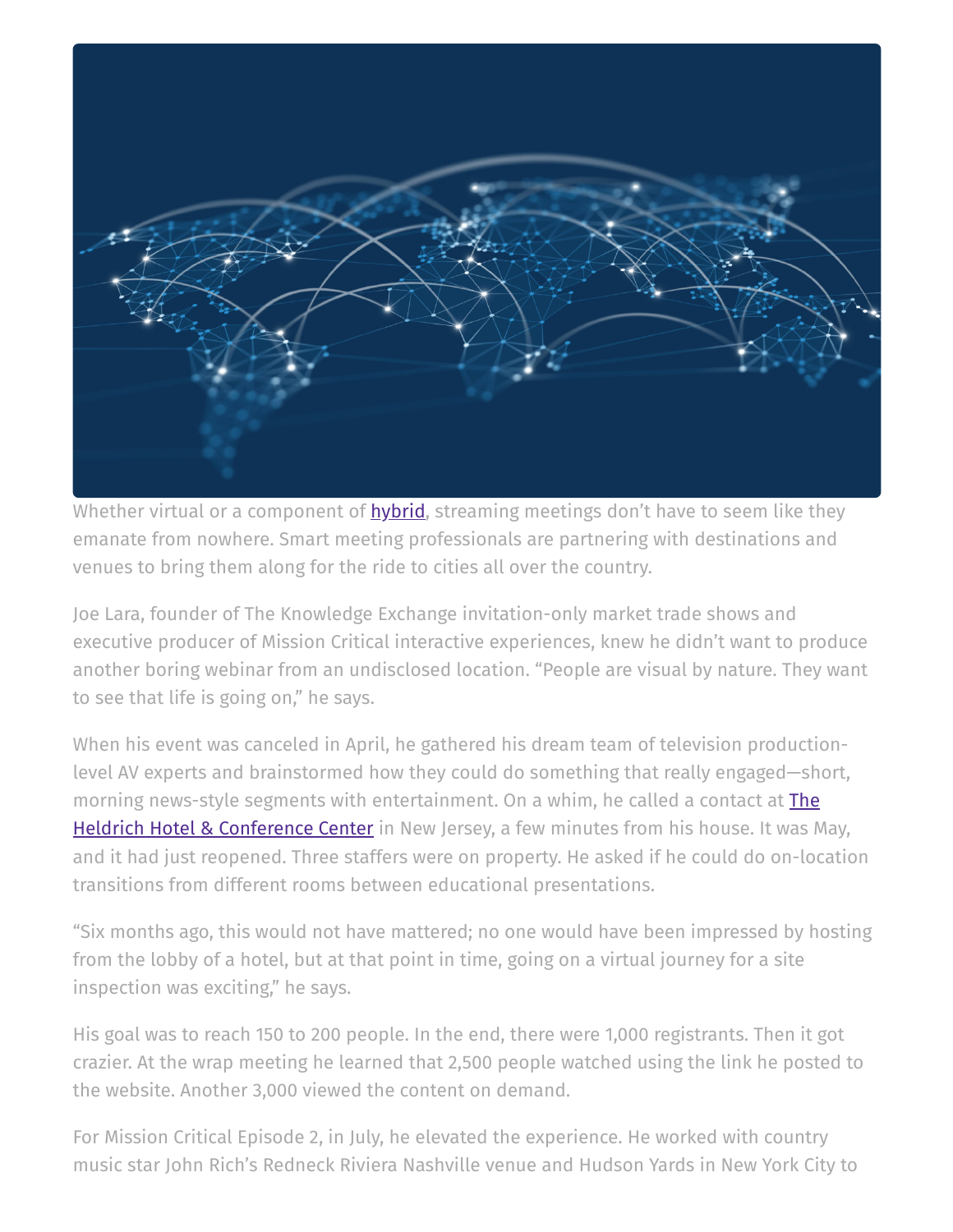ground the broadcast. To add a sense of taste, he gave away 1,000 Grub Hub credits so attendees could order breakfast or lunch while following the action on screen.

The filming was not without complications. [Nashville](https://www.smartmeetings.com/news/129253/sgn-wine-black-meetings-nashville) shut down two weeks beforehand, and 25 watch parties had to be sidelined. Still, stationing hosts in these two iconic locations added to the excitement between interviews with Bob Bejan, corporate vice president of global events, production studios and marketing community with Microsoft, and Janae Henderson, director and head of conference and event marketing with RBC Capital Markets.

The experience was emotional for Lara personally. He was streaming live from Edge at The Shops and Restaurants at Hudson Yards. It was the first time in over four months he had gone into the city. "Everything is different in Manhattan," he says. The subways were sparkling clean. The streets were not the bustling places of before. The venue opened on March 12 and closed on March 13. Everything was still wrapped in plastic. He had to go through infrared sensors to enter and filmed alone in the room so could take his mask off.

The moment of truth, however, was when he stepped onto the highest outdoor sky deck in the country for 360-degree views of the city. "I stood 100 stories above Manhattan scared sh\*\$%less," he says. "My feet became frozen in place. I have an enormous fear of heights and the glass floor makes it look a loooong way down."

Adding a thrill to a hybrid event doesn't require you to hang in the air, Lara adds, but something visual should be included to create excitement. "That creates a sense of place. We can't just talk about the experience; we need to reach through the screen and touch people. Attendees still want wow."

Mission Critical Episode 3 will be hosted this month from Atlantic City and Las Vegas. "We want to show that meetings can be safe," Lara says. "People are starting to thaw from the panic and looking for how they can do this again."

In addition to showcasing his team's custom-event capabilities, he sees the programs as a way to support his hospitality partners. "We ask a lot of hotels when we are producing events. Now they need help."–JT Long

#### Virtual Meetings You Can Pin on a Map

2020 Republican National [Convention](https://www.smartmeetings.com/news/128573/plans-rnc-charlotte-safety) in Charlotte, North Carolina, for more than 300 delegates at Charlotte Convention Center worked with National Special Security Event, FBI and police to secure the venues, including Westin Charlotte. The highlight was a live roll call from the floor that was filmed from multiple angles so anyone in the country could feel the excitement as if they were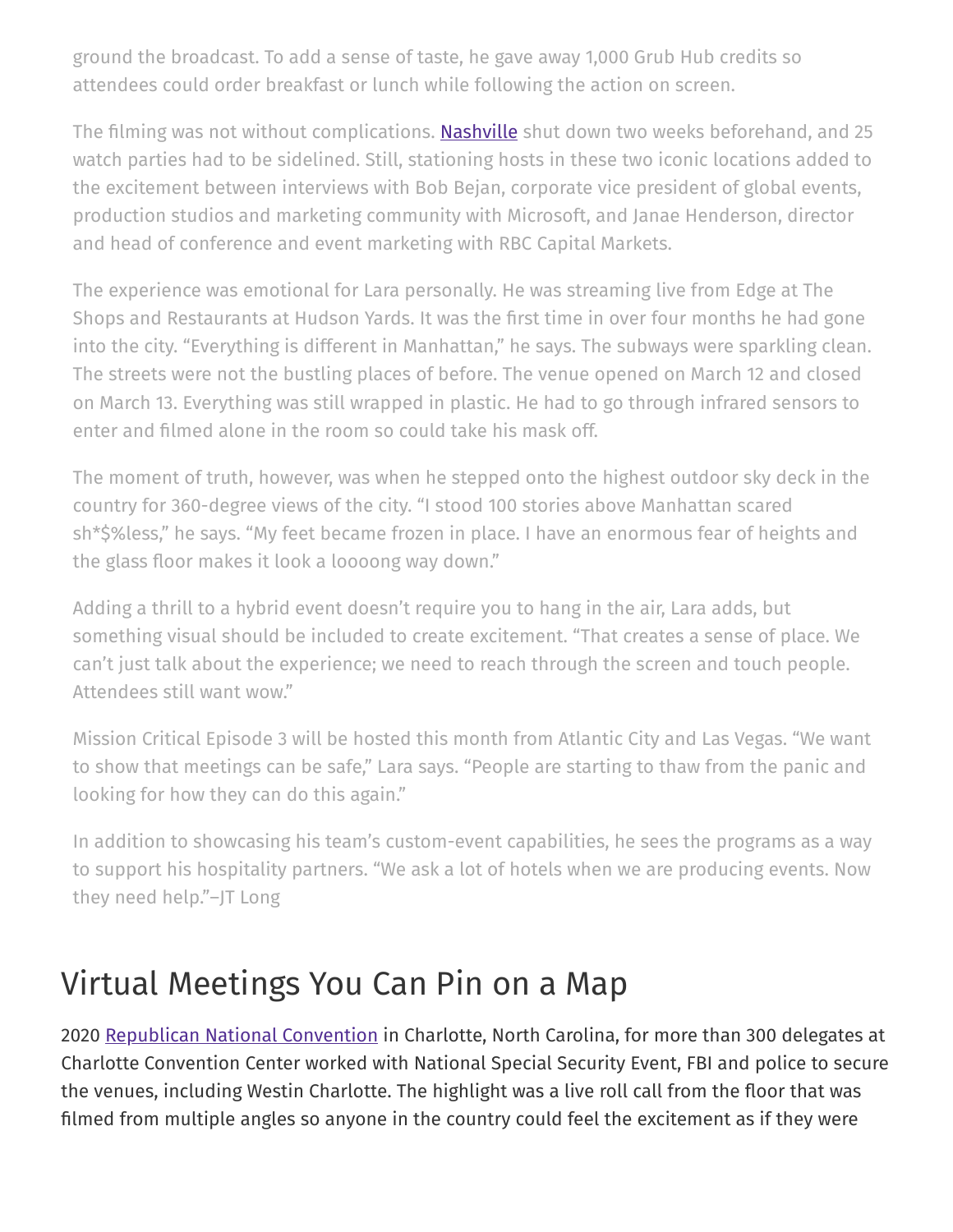

there. The experience was packaged for Monday morning television networks to showcase the venue and the city.

2020 Democratic National [Convention](https://www.smartmeetings.com/convention-centers/128432/dnc-internet-virtual-destination-roll-call) at Wisconsin Center District was an opportunity for Visit Milwaukee to show off the city through the livestream. But another highlight was the state roll call that featured 30-second vignettes from mayors, celebrities and scenery, not to mention a platter of fried calamari from Rhode Island.

The 59<sup>th</sup> Annual International Congress and Convention Association Congress, titled Transforming Global Events Together, will be streamed and

presented at seven hubs all over the world, with the event centered as planned (pre-COVID) in Kaohsiung, Taipei. Six weeks of education and exploration will culminate in the creation of a document, The Kaohsiung Protocol, which will act as a framework that identifies major trends and key strategies to enable the international meetings industry to thrive, now and into the future.

**ADVERTISEMENT**

#### About Us

Smart Meetings is the leading meetings industry publisher and voice of inspiration for meeting professionals. We inspire our audience of meeting and event professionals to dream big—and create brilliant experiences that delight attendees, achieve desired results and elevate the impact of the meetings industry. Smart Meetings publishes cutting-edge meetings content in print and digital magazines 12 times per year, hosts world-class networking events, produces CEUaccredited webinars and offers a myriad of digital resources.